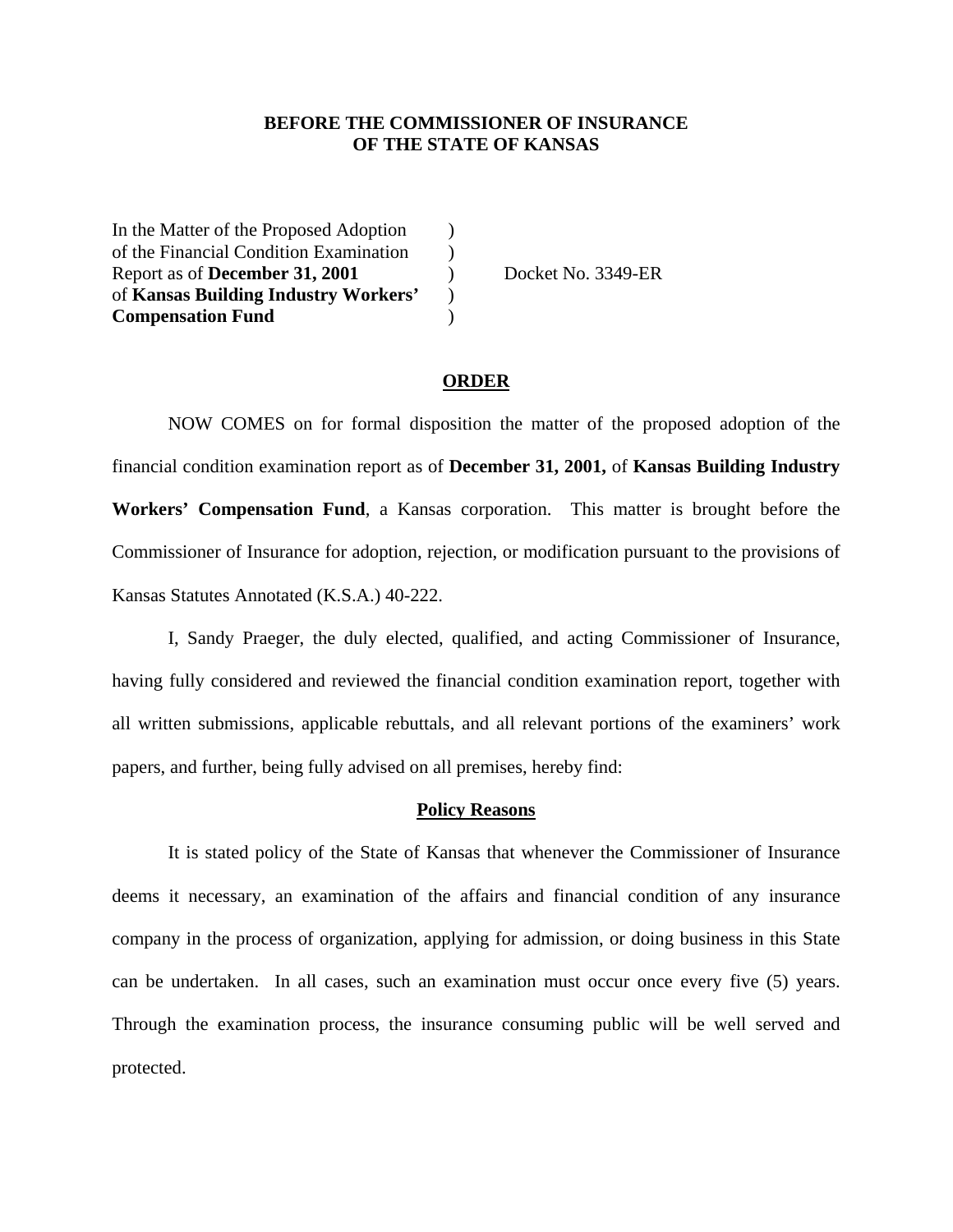### **Findings of Fact**

 1. The Commissioner of Insurance has jurisdiction over this matter pursuant to K.S.A. 40-222.

 2. An examination of **Kansas Building Industry Workers' Compensation Fund** was undertaken by the Kansas Insurance Department and was completed on **May 21, 2003**.

 3. The examiner-in-charge tendered and filed with the Kansas Insurance Department a verified written report of the examination within thirty (30) days following completion of the examination, to wit; **May 21, 2003**.

 4. Following receipt of the verified report, the Kansas Insurance Department transmitted the report to **Kansas Building Industry Workers' Compensation Fund** on **May 11, 2004**, with a duly executed notice advising the company of its opportunity to prepare and submit to the Kansas Insurance Department a written submission or rebuttal with respect to any and all matters contained in the report. **Kansas Building Industry Workers' Compensation Fund** was further advised that any written submission or rebuttal needed to be filed with the Kansas Insurance Department no later than thirty (30) days after receipt of the verified report.

 5. **Kansas Building Industry Workers' Compensation Fund** filed a written **acceptance** of the verified report on **June 3, 2004**.

 6. Based upon the written submission tendered by **Kansas Building Industry Workers' Compensation Fund**, the company **responded** to matters contained in the verified report.

 7. Within thirty (30) days of the end of the time period allowed for written submission or rebuttal, the Commissioner of Insurance fully reviewed the report, together with all written submissions and rebuttals provided by **Kansas Building Industry Workers'**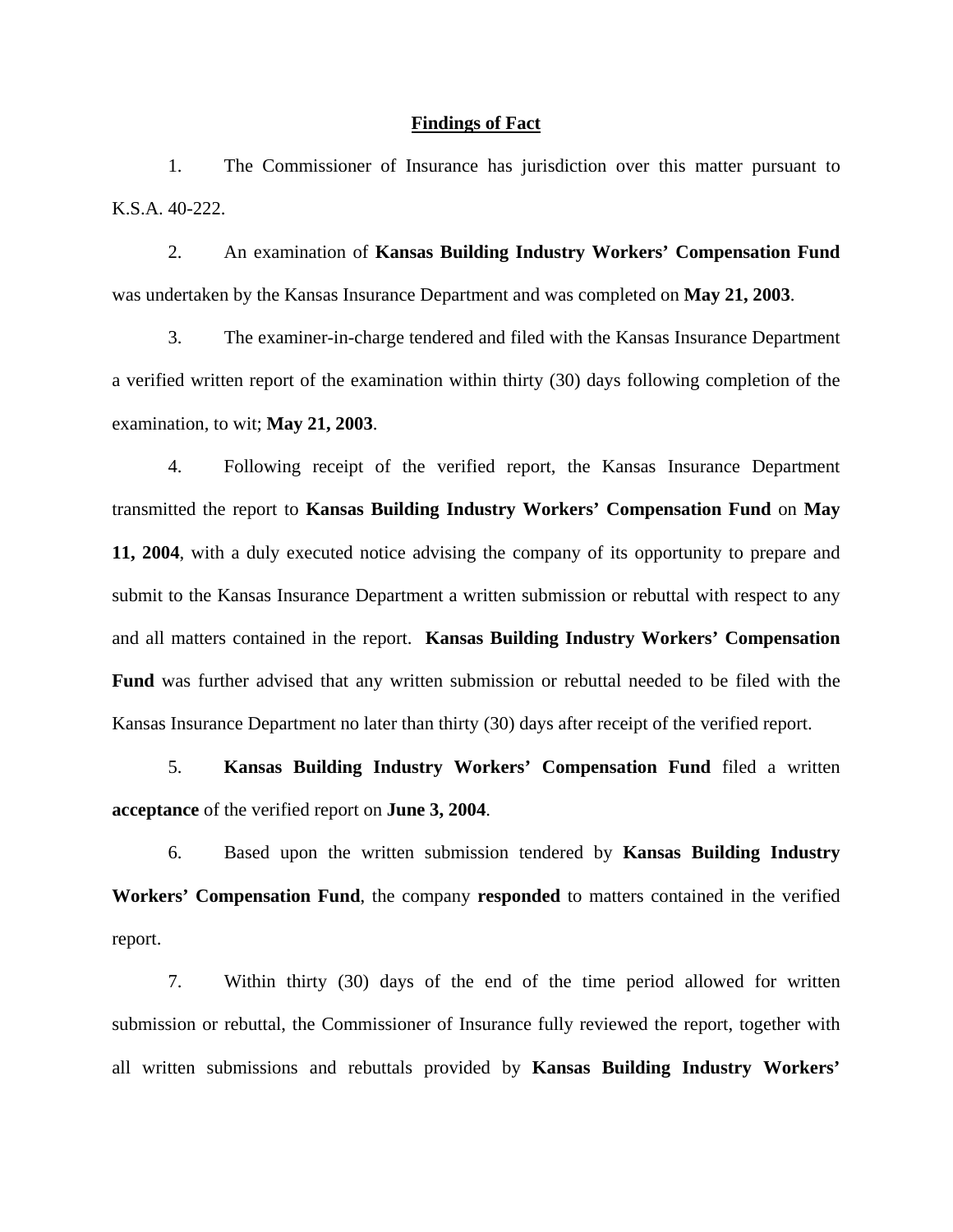**Compensation Fund**. The Commissioner of Insurance further reviewed all relevant workpapers.

8. No other written submissions or rebuttals were submitted by **Kansas Building** 

## **Industry Workers' Compensation Fund**.

# **Conclusion of Law**

9. K.S.A. 40-222(k)(2) provides:

"Within 30 days of the end of the period allowed for the receipt of written submissions or rebuttals, the commissioner shall fully consider and review the report, together with any written submissions or rebuttals and any relevant portions of the examiners workpapers and enter an order:

- (A) Adopting the examination report as filed or with modification or corrections. If the examination report reveals that the company is operating in violation of any law, regulation or prior order of the commissioner, the commissioner may order the company to take any action the commissioner considers necessary and appropriate to cure such violations; or
- (B) rejecting the examination report with directions to the examiners to reopen the examination for purposes of obtaining additional data, documentation or information, and refiling pursuant to subsection (k); or
- (C) call and conduct a fact-finding hearing in accordance with K.S.A. 40-281 and amendments thereto for purposes of obtaining additional documentation, data, information and testimony."
- (D)
- 10. Based upon the Finding of Fact enumerated in paragraphs #1 through #8 above,

the financial condition examination report as of **December 31, 2001,** of **Kansas Building** 

**Industry Workers' Compensation Fund** should be adopted.

## **IT IS THEREFORE, BY THE COMMISSIONER OF INSURANCE, ORDERED THAT:**

1. The financial condition examination report as of **December 31, 2001,** of **Kansas** 

**Building Industry Workers' Compensation Fund**, here is adopted.